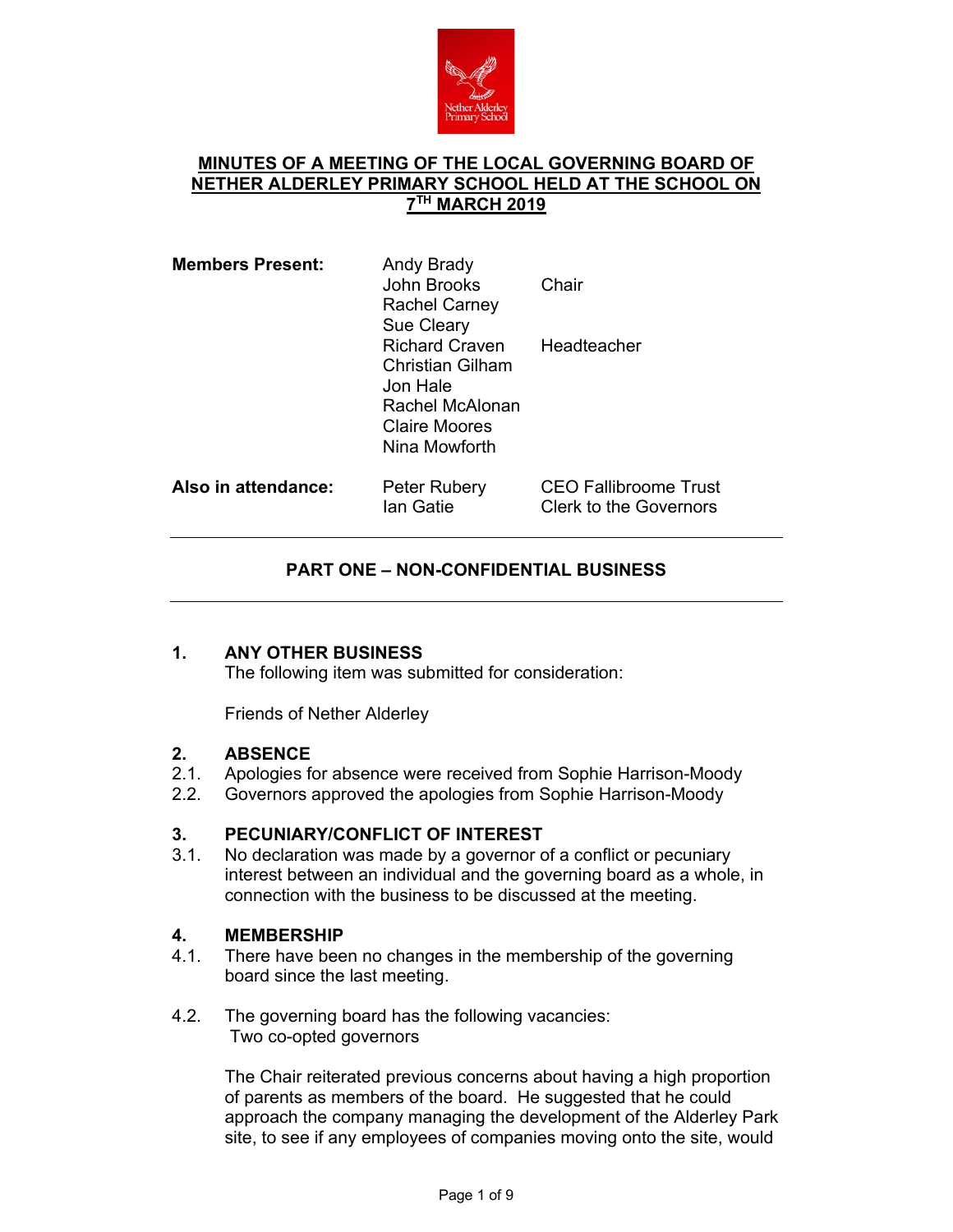

be interested in using their skills and experience in a school governance setting. Another option could be to approach the Parish Council, but after the upcoming elections. Governors agreed with the approaches suggested to enlist independent co-opted governors. **ACTION:** Chair to pursue governor recruitment through Alderley Park. **ACTION:** Governors to try to identify potential candidates for the vacancies.

# **5. PART ONE MINUTES**

- 5.1. The part one minutes of the meeting held on  $15<sup>th</sup>$  November 2018 were confirmed as a correct record and signed by the Chair.
- 5.2. There were no matters arising from the minutes.

*Rachel Carney joined the meeting.*

# **6. CHAIR'S ACTION**

The Chair reported that he had not taken any decisions on behalf of the governing board since the last full governing board meeting.

He did report that a number of meetings have been held with Cheshire East and the developer at Alderley Park on the subject of creating a larger school. Whilst no progress can be reported, there is some cause for optimism. A set of architectural plans have been created for a new school. However the local elections are likely to create some delay in further decision-making.

A governor asked how the proposed plans would affect the size of the school. The headteacher responded that the school roll would increase gradually and in time potentially become a one-form entry school offering 210 places.

The Chair commented that there could be a number of appeals for places to be considered in the summer term.

# **7. LEADERSHIP AND MANAGEMENT**

- 7.1. The CEO's report to the Trust contained the following.
	- School visits
	- Student collaborations
	- Staff and governor collaborations
	- Ofsted matters
	- School Improvement Fund and grant success
	- Policy harmonisation
	- Growth strategy
	- Achievement data and student success
- 7.2. Peter Rubery highlighted items in the report.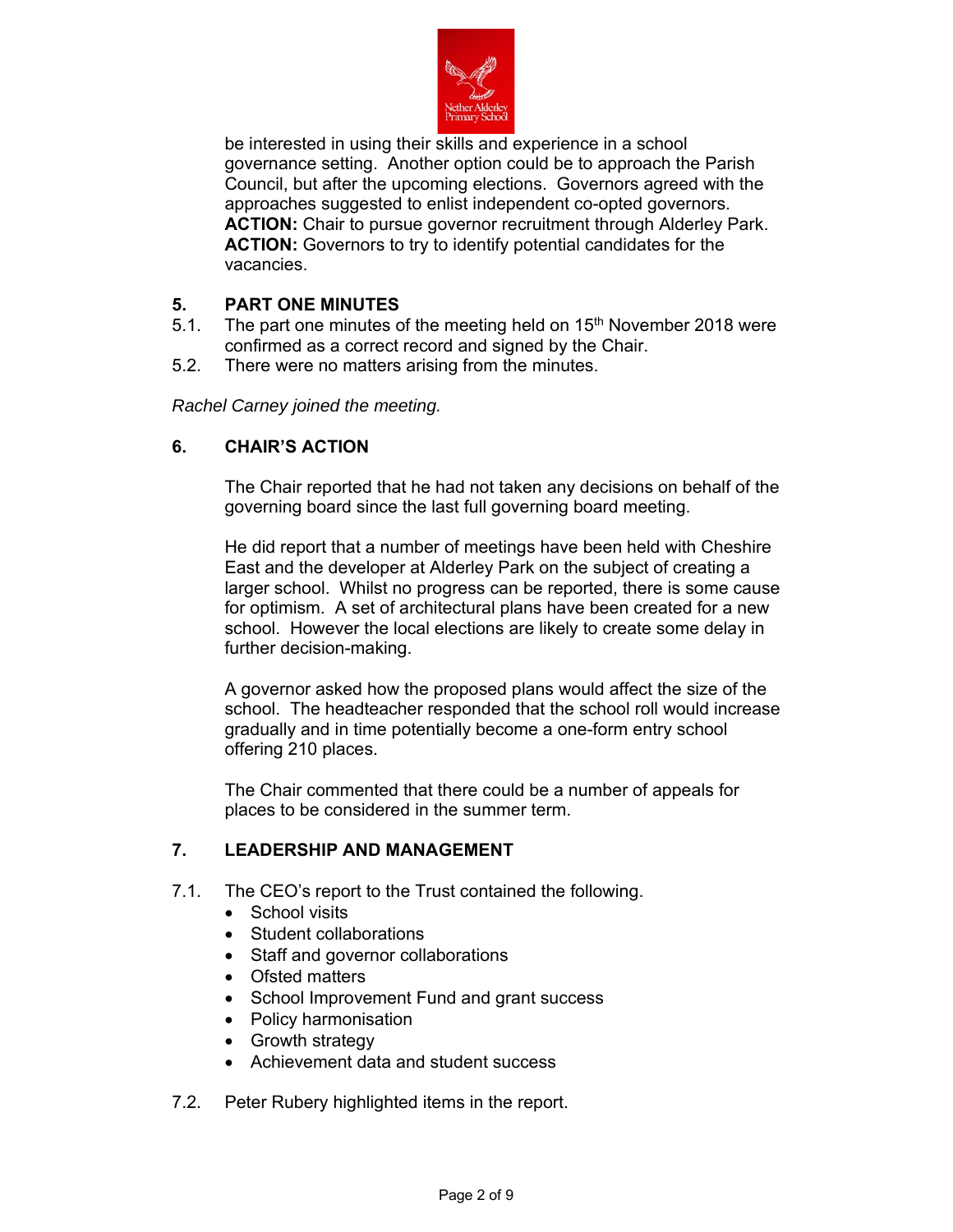

- The growth strategy continues to develop, with a local primary school very likely to be approved to join in September. Discussions with a Cheshire secondary school are also progressing, with issues over some financial aspects having been resolved. The CEO commented that both schools will be good enhancements to the Trust.
- Winsford Academy has been nominated and approved as part of a £65m investment on the sports site. This is a joint venture between the FA, Cheshire FA, Everton Football Club, a hotel and an insurance company. It will create a 3000 seat football stadium and training pitches and will be the base for Everton Ladies Football Team. It will also be used to develop Sixth Form courses. The CEO indicated that all the Trust's schools would have access to the facilities.
- 7.3. The termly leadership report from the headteacher contained the following
	- **Introduction and summary** 
		- o Admissions
		- o Attendance
		- o Finance
	- **Current self-assessment**
	- **Key statistics**
	- **School contextual information** 
		- Numbers on role and capacity
		- FSM pupils
		- SEN
		- EAL
		- Pupil premium summary
		- Pupil numbers by various categories
	- **Leadership, Management and Finance**
		- Update on management issues
		- Policies due for review
		- Finance summary
		- Financial benchmarking 2018-19
		- School development plan update
	- **Teaching performance and staffing data**
		- Staff absence
		- Staffing benchmarking data
		- CPD
	- **Personal development, behaviour and welfare**
		- Attendance rates
		- Attendance benchmarking
		- Trend analysis
		- Behaviour update
		- **Outcomes for children EYFS** 
			- o GLD in 2018
			- o Results by gender
			- o 2019 targets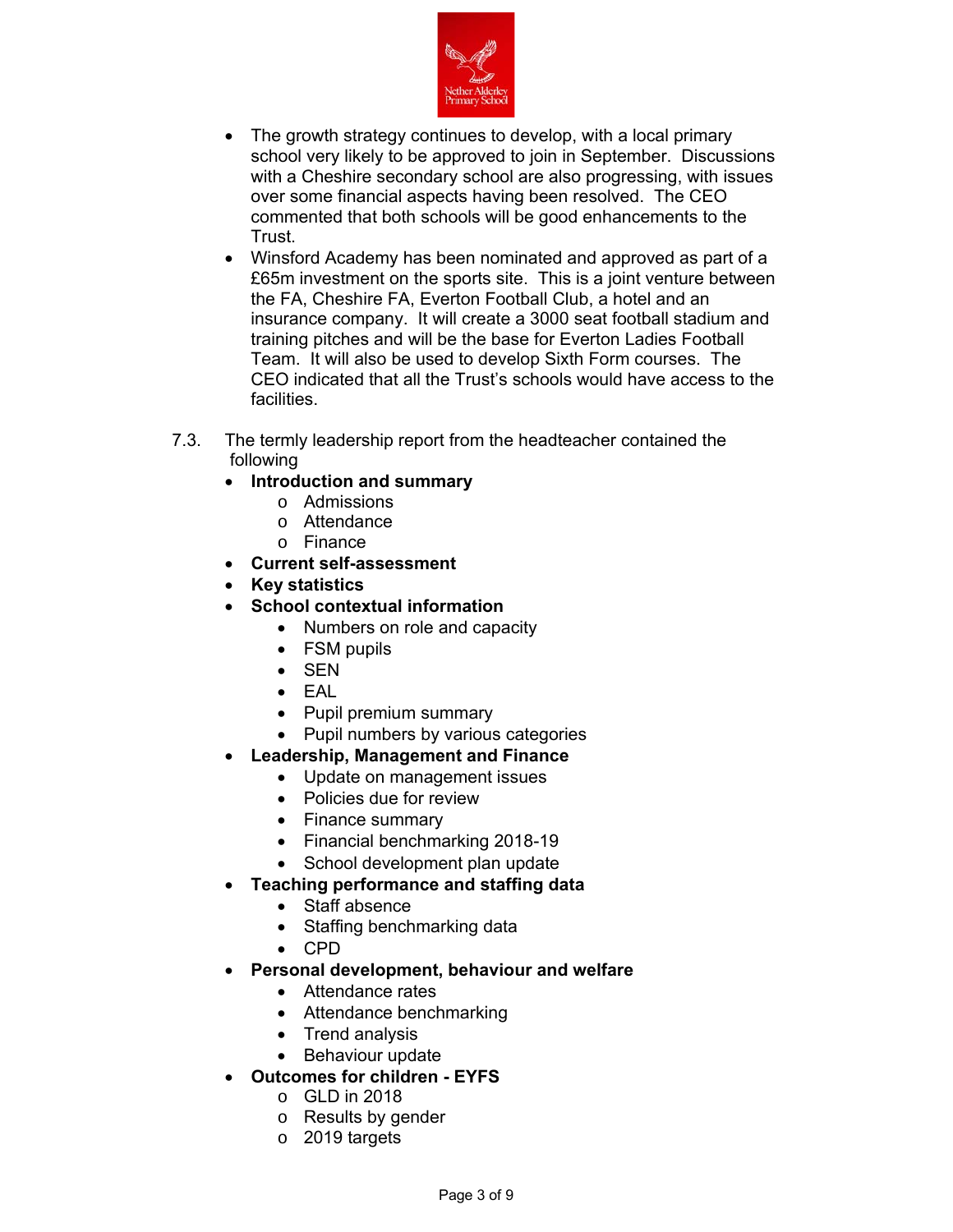

- **Outcomes for children KS1**
	- o Phonics screening test
	- o 2018 results by subject
	- o 2019 targets
- **Outcomes for pupils KS2**
	- o 2018 results combined
	- o By subject
	- o Average scores and progress
	- o 2019 targets
- **Additional information**
- 7.4. The following issues arising from the headteacher's report were discussed:
	- o It is likely that there will be a number of pre-school pupils who will not obtain a place at the school in September. As in the past, this is likely to lead to some disruption at the pre-school. The Chair commented that it would be beneficial if the full board could meet to consider whether to offer a higher number of Reception places than the PAN. A governor commented that the pupils in a previous 'bulge' year did not seem to have reached the expected level of progress. It was agreed that the Chair would call an extraordinary meeting before the full summer term meeting to discuss the issue if required.
		- **ACTION:** Chair to arrange extraordinary meeting as necessary.
	- o Attendance is on track. Whilst persistent absence is showing higher than acceptable, this is mainly due to illness and should settle down as the year progresses.
	- o The school's finances have improved thanks to additional funding from the government.
	- o The GDPR breach included in the report was for a minor incident and all parties have been informed.
	- o The policies for review will be circulated to governors for consideration. **ACTION:** Headteacher to circulate policies.
	- o An appointment for the school office has been made.
	- o Two INSET sessions have provided staff with training for signing to support a pupil joining the school.
	- o One bullying incident has been logged. **Question:** What prompts an incident to be logged? **Answer:** When it is clear that an incident, particularly as part of a sequence over a period of time, is no longer explained as 'bad behaviour'.
- 7.5. The minutes of the staffing committee held on 28<sup>th</sup> February 2019 were received and approved. The Chair commented on the long list of staff training. The headteacher reported that the moderation for writing had been very useful.

The headteacher reported that the post for a learning assistant, approved by the committee, has subsequently been filled.

7.6. The Chair had updated governors on the developments for increasing the size of the school under item 6 above. Governors were asked to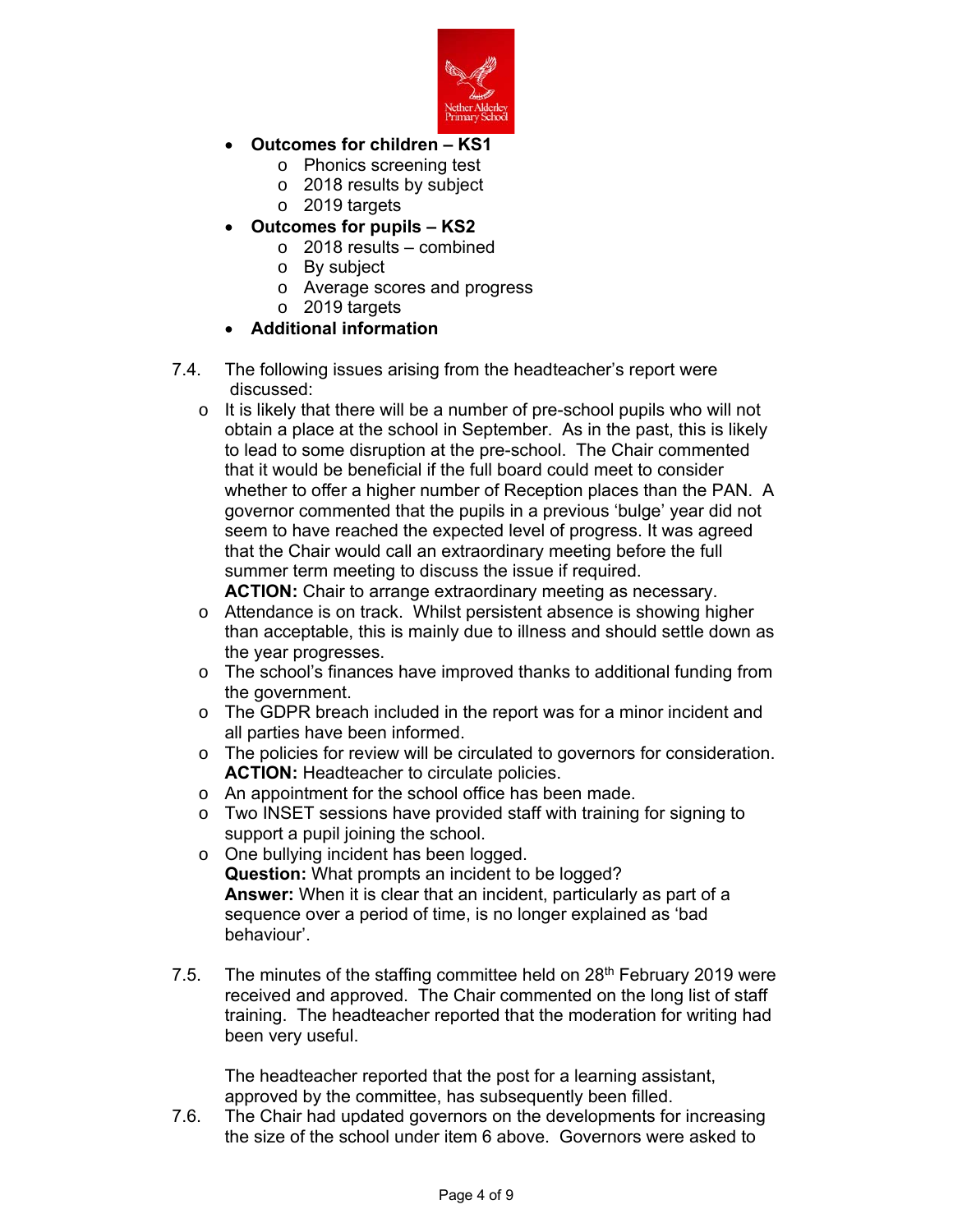

consider their willingness to join a working party to develop the future capacity of the school. This could be formed at the summer term full board meeting, or at an earlier extraordinary meeting. **ACTION:** Governors to consider membership of the working party. **ACTION:** Clerk to include on summer term agenda.

7.7. A background document concerning the school uniform had been circulated to governors by the headteacher. Three options were presented.

The headteacher summarised the results of the various questionnaires, indicating that there was not a clear-cut option. However, there was consensus from parents that the uniform should change. There was one particularly interesting suggestion that house points could be awarded for 'smart appearance'. This was considered to be worthwhile, as the prompt to change the uniform had resulted from concerns about appearance.

After some discussion on the three options, it was agreed to retain the red polo and introduce a grey jumper. A cardigan alternative was rejected. Tighter control over socks, tights and shoes will be exerted in future.

Governors felt that this option minimised additional expenditure for parents, but had a unifying impact on appearance. The option of a shirt and tie will be reviewed after the jumper introduction. Governors acknowledged that there could be an opportunity to change the uniform if the new school becomes a reality.

7.8. The Chair commented that there have been Trust-wide training opportunities for governors. He noted that at the next meeting of Chairs one of the topics for discussion is governor training.

A governor reported that she had started an initiative called 'Governor Sense'. This is an in-depth activity that works through an assessment and then provides training modules. She suggested that the board could utilise the software to work through it collaboratively.

# **8. QUALITY OF TEACHING AND LEARNING**

8.1. The minutes of the curriculum committee held on 28<sup>th</sup> February 2019 were received and approved.

The overall view of the committee was that progress is 'on-track'. It was noted that the improvements in early years is encouraging.

The headteacher commented that the Wilmslow Music Festival is due but that pupils tend not to be enthusiastic about taking part. A governor commented that the festival concentrated on singing and was not a broad music festival. A suggestion was made that a Trustwide broad musical event might be better received by parents and pupils. The CEO will investigate the suggestion.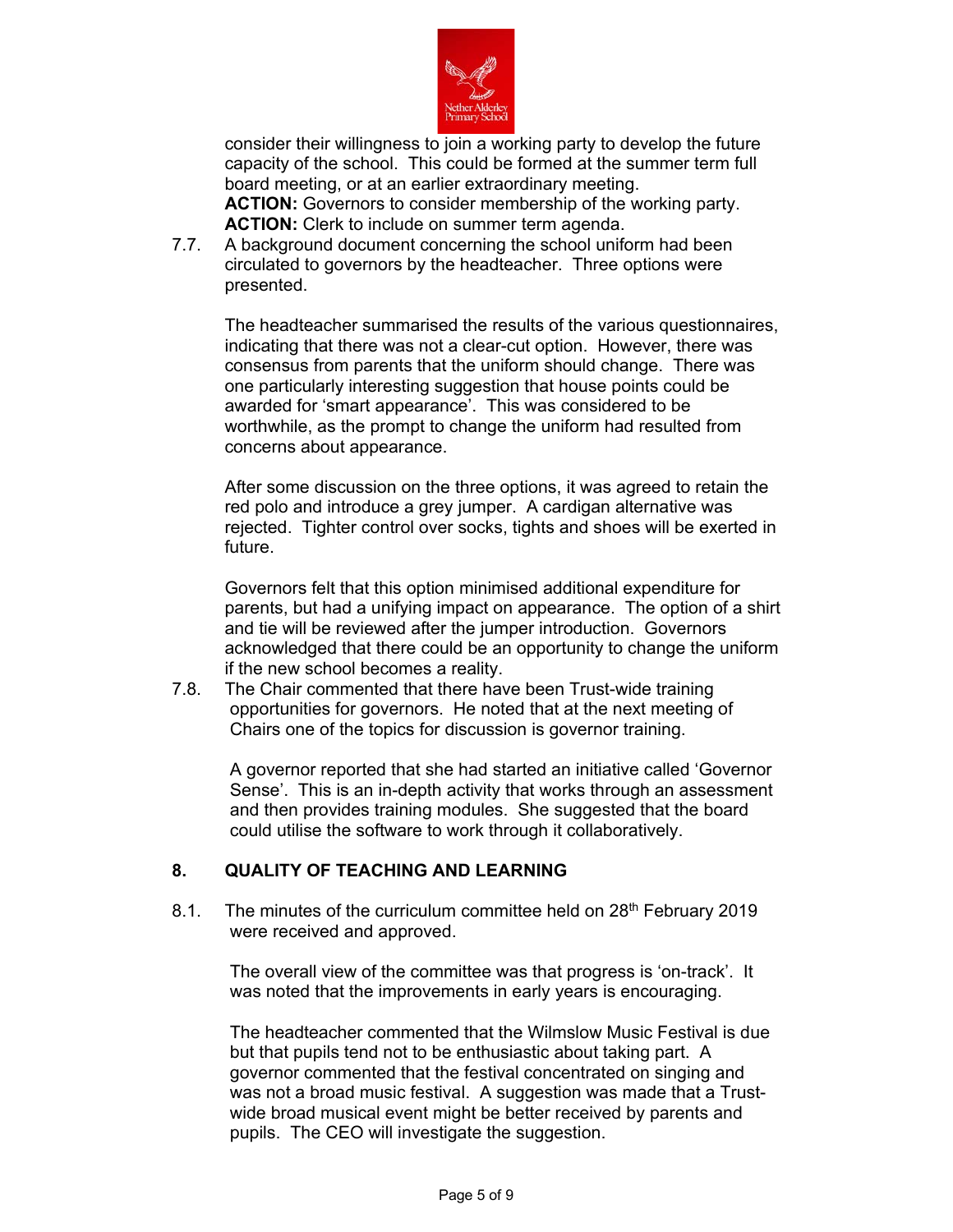

**ACTION:** Headteacher to gauge parent's views on the Wilmslow festival after this year's event as input to an alternative.

8.2. The report from the SIP (School Improvement Partner) for the autumn term was circulated.

> The headteacher commented that the SIP visits are half termly and that last term's visit was on KS1 English, as it is a priority for the school. The CEO commented that the SIP is in a good position to share good practice throughout the Trust and can have strategic input, being a director of the Trust. A number of development steps were identified from the last visit.

> **Question:** How are these development steps followed up? **Answer:** The English leader follows up any actions from visits but in addition, many of these have been included in their objectives for performance management.

The headteacher reported that the next SIP visit will focus on curriculum, in particular how the school is 'Ofsted-ready' under the new inspection framework.

# **9. PERSONAL DEVELOPMENT, BEHAVIOUR AND WELFARE**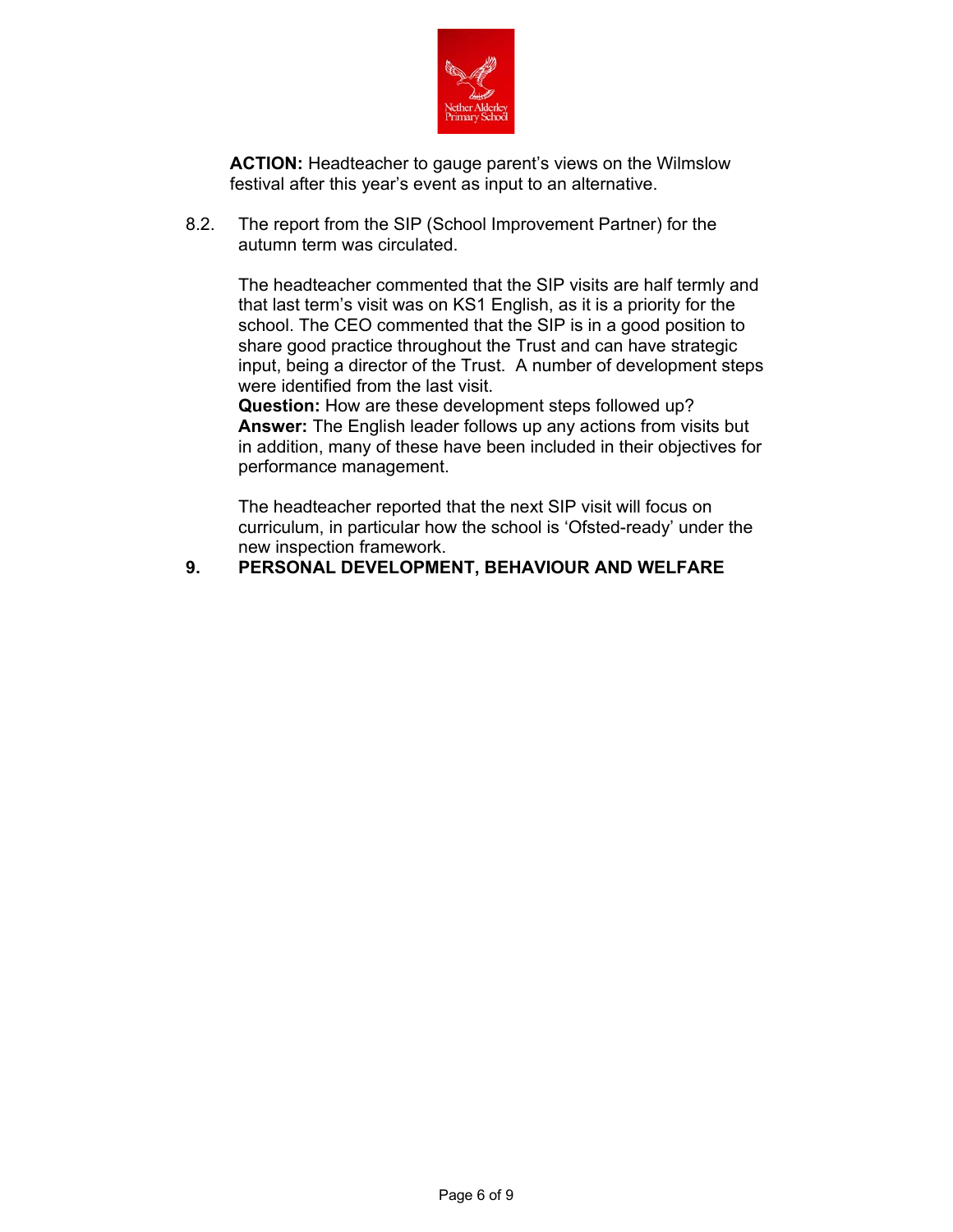

- 9.1. The headteacher provided an update on the Social Emotional and Mental Health action plan. The basis is the government-funded initiative 'Emotionally Healthy Schools'. All staff training has been completed. He indicated that both the KS1 'Resilient Classroom' and KS2 'Cool Connections' had changed the perceptions of the staff towards their pupils.
- 9.2. The headteacher reported that there have been no safeguarding incidents.

The annual report for 2018-19 was circulated to governors with the request that any questions should be brought to the next meeting. **ACTION:** Governors to read report.

9.3. The headteacher reported that there were no incidents or exclusions.

# **10. DIRECTOR'S REPORT**

- 10.1. The report by the Director of Children's Services for the autumn term contained the following items.
	- Governance and Liaison update
	- Special Educational Needs and Disability update
	- Education contributions to Child Protection conferences
	- Corporate Parenting Pledges
	- Attendance and Children-out-of-School update
	- Admission arrangements for 2020-21
	- School organisation and capital review of planning areas
	- School-to-school support programmes
	- The new Ofsted inspection framework 2019
	- Mental health and wellbeing in school latest DfE guidance
	- Schools' funding formula 2019-20
	- Local children's safeguarding board
- 10.2. The clerk had previously circulated a summary of the relevant items contained in the report. He highlighted the items concerning introducing job opportunity ideas to primary pupils and the ethical leadership in education.

The CEO highlighted the item on school-to-school support, indicating that one of the Trust's schools had qualified for funding support and that the lessons learned from that programme would be rolled out to the rest of the Trust.

# **11. SCHOOL POLICIES**

There were no policies for approval. The policies for review were considered with the leadership report (7.4 above).